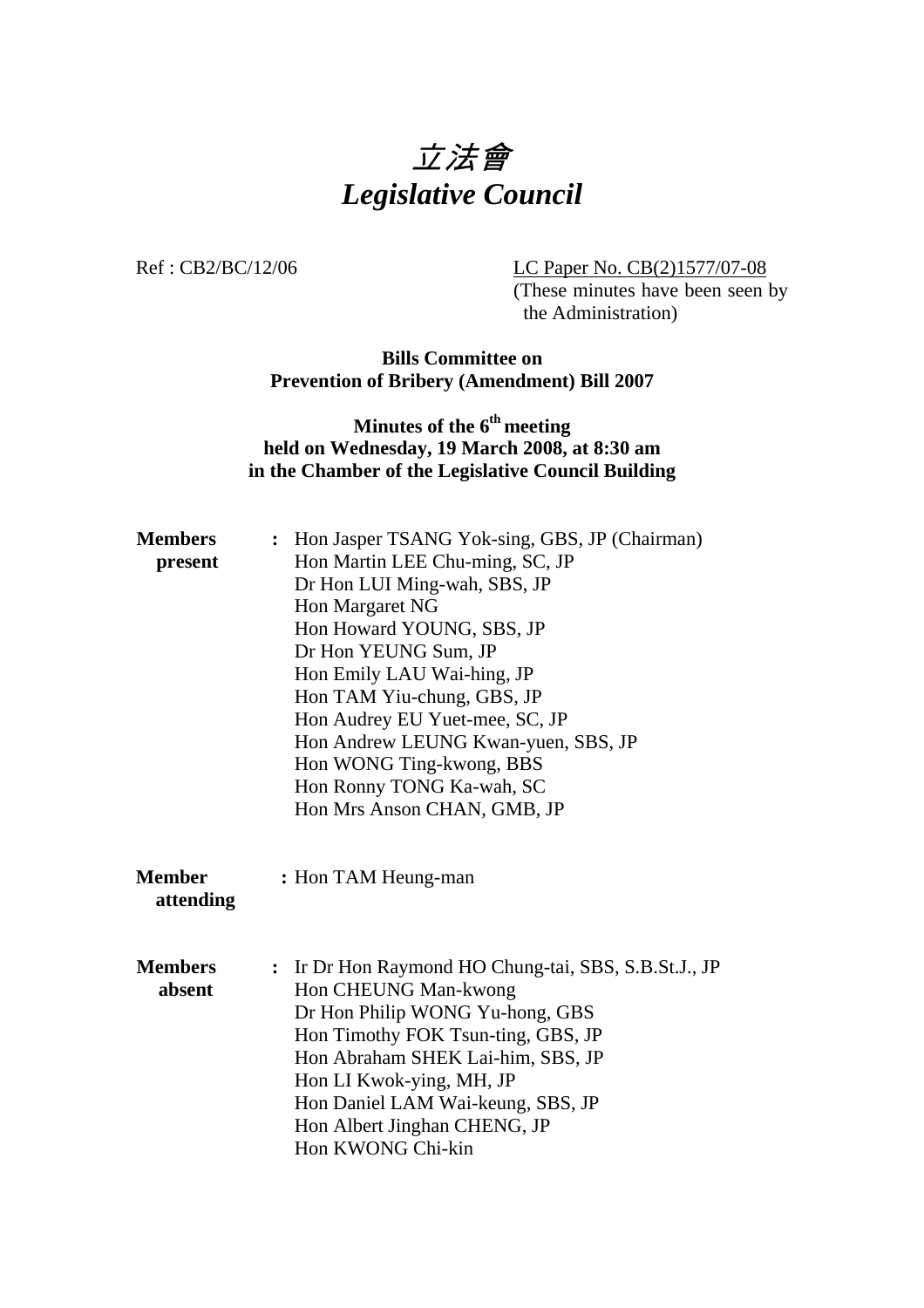| <b>Public Officers :</b> Item I |                                                                                                                            |
|---------------------------------|----------------------------------------------------------------------------------------------------------------------------|
| attending                       | Miss Jennifer MAK<br>Director of Administration<br>Administration Wing, Chief Secretary for Administration's Office        |
|                                 | Miss Shirley YUNG<br>Deputy Director of Administration<br>Administration Wing, Chief Secretary for Administration's Office |
|                                 | Mr Ian McWalters<br>Deputy Director of Public Prosecutions<br>Department of Justice                                        |
|                                 | Mr Llewellyn MUI<br><b>Senior Government Counsel</b><br>Department of Justice                                              |
|                                 | Ms Monica LAW<br>Senior Assistant Law Draftsman<br>Department of Justice                                                   |
| <b>Clerk</b> in<br>attendance   | : Miss Mary SO<br>Chief Council Secretary (2) 5                                                                            |
| <b>Staff in</b><br>attendance   | : Mr Arthur CHEUNG<br>Senior Assistant Legal Adviser 2                                                                     |
|                                 | Ms Amy YU<br>Senior Council Secretary (2) 3                                                                                |
|                                 | Ms Sandy HAU<br>Legislative Assistant (2) 5                                                                                |

 $- 2 - -$ 

### Action

# **I. Confirmation of minutes of meeting**

 *(LC Paper No. CB(2)1376/07-08)* 

 Mr Martin LEE said that the first sentence of paragraph 12 of the minutes of the meeting held on 29 February 2008 should be amended by replacing the phrase "was not employed by the HKSAR Government" with "was not concerned with any particular government department".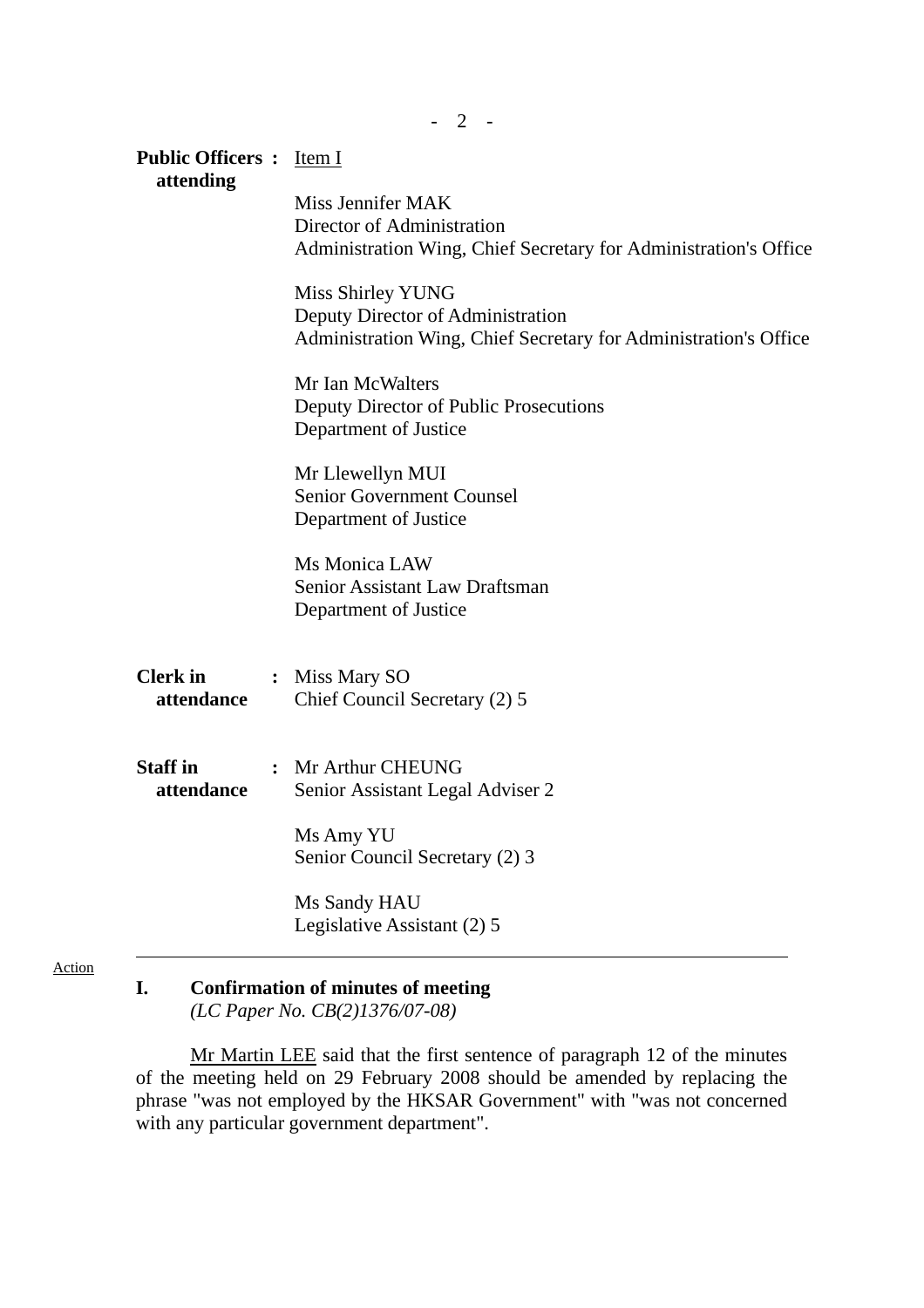29 February 2008 were confirmed.

## **II. Meeting with the Administration**   *(LC Paper Nos. CB(2)1215/07-08(02), CB(2)1237/07-08(01) and CB(2)1378/07-08(01))*

- 3 -

# 3. The Bills Committee deliberated (index of proceedings attached at **Annex**).

*Investigation of bribery complaints against the Chief Executive by the Independent Commission Against Corruption* 

4. Mr Martin LEE, Ms Emily LAU, Dr YEUNG Sum and Mrs Anson CHAN shared the concern raised by the Law Society of Hong Kong in its submission (LC Paper No. CB(2)1378/07-08(01)) that it was inappropriate to require the Independent Commission Against Corruption (ICAC) to investigate any alleged offence of bribery of the Chief Executive (CE), given that ICAC was accountable to CE under Article 57 of the Basic Law (BL). The Law Society had proposed that an independent ad hoc committee chaired by a retired judge and staffed by officers seconded from ICAC be set up to conduct investigation into corruption complaints against CE.

- 5. The Administration responded as follows
	- (a) ICAC was the appropriate authority and possessed the powers and expertise to perform the investigation of corruption complaints against CE. Under the ICAC Ordinance (Cap. 204), the Commissioner, ICAC (C, ICAC) had the duty to receive and consider complaints alleging corrupt practices and investigate the complaints as he considered practicable. He therefore had and should fulfill the statutory responsibility to investigate corruption complaints, including those against CE. When handling or investigating any corruption allegations received, the Commissioner must observe the statutory requirements set out in the law;
	- (b) the Operations Review Committee (ORC) of ICAC was responsible for receiving from ICAC information about all corruption complaints and the manner in which C, ICAC was dealing with them. ORC was tasked to ensure that all corruption complaints, including those against CE, should be handled properly. Regardless of whether ICAC's investigation would point towards substantiating an allegation or otherwise, a full report would have to be submitted to the satisfaction of ORC. When the investigation was completed, a report would be made to the Department of Justice for legal advice and consideration of prosecution. If the Secretary for Justice (SJ)

Action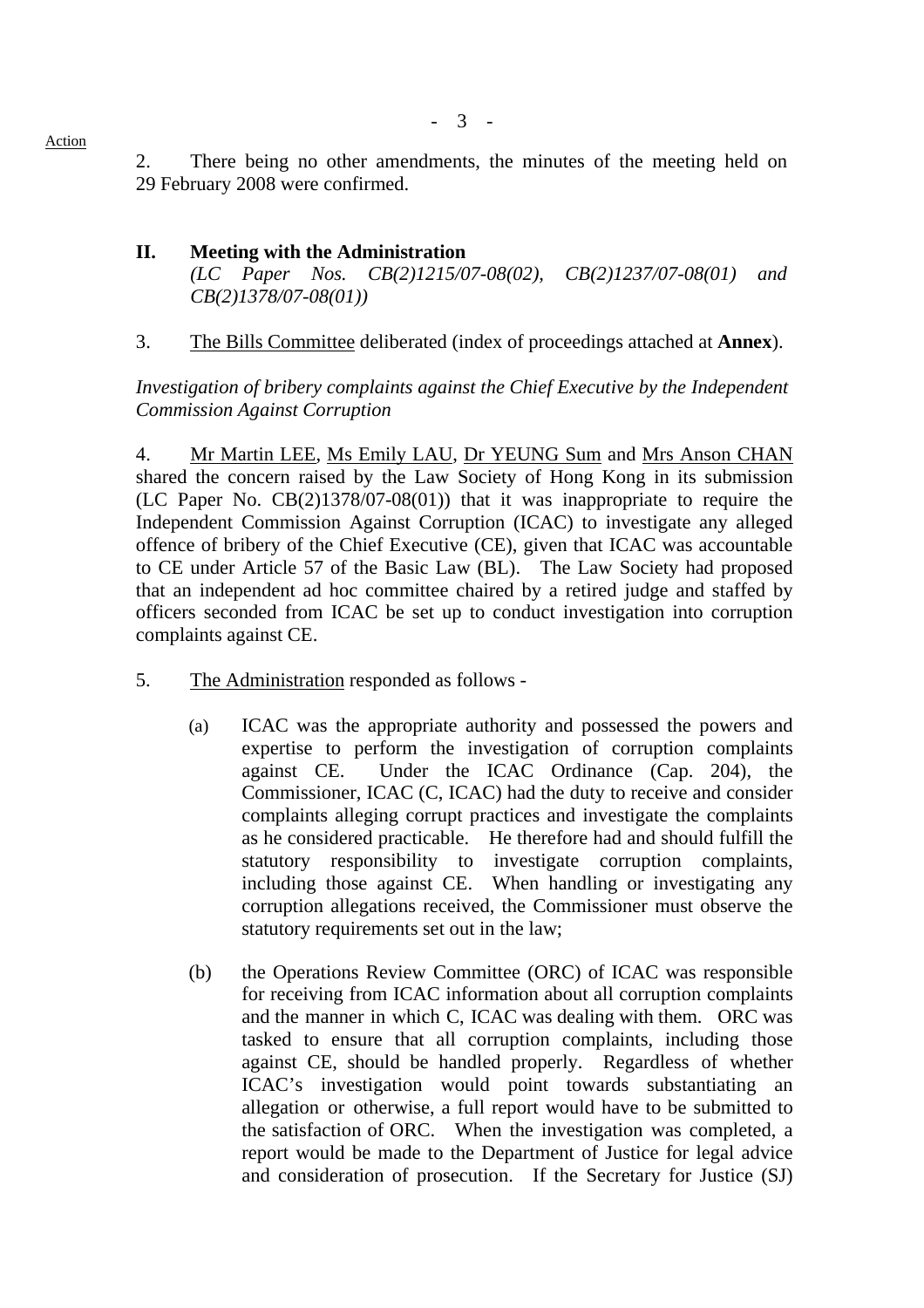Action

decided against prosecution, ICAC would report the proposal to end an investigation or close a case to ORC for advice;

- (c) the "non-disclosure" requirement in section 30 of the Prevention of Bribery Ordinance (Cap. 201) (POBO) prevented the disclosure of the identity of any person being investigated or details of the investigation unless and until the person under investigation had been arrested or any of the other conditions in section 30 had been satisfied. A person holding the office of CE who directed C, ICAC to brief him on any investigation findings involving himself would likely be using his office as CE for an improper purpose. This could constitute misconduct in public office. Although BL 57 specified that ICAC should be accountable to CE, this specification should be read in context. It would certainly be unlawful for CE to abuse BL 57 in order to conduct himself in a way which constituted the common law offence of misconduct in public office, perverting the course of public justice, or the lesser offence of obstructing or resisting ICAC officers in executing their duties under section 13A of ICAC Ordinance;
- (d) there was no cause for concern that ICAC would refrain from conducting an investigation into a corruption complaint against CE and refer the matter to SJ if there was reason to suspect that CE might have committed an offence under POBO, as CE was not afforded immunity from criminal prosecution while in office under BL; and
- (e) an independent mechanism was provided under BL 73(9) enabling the Legislative Council (LegCo), after passing a motion, to give a mandate to the Chief Justice of the Court of Final Appeal to form and chair an independent investigation committee to look into any charges of serious breach of law or dereliction of duty by CE.

6. Mr Martin LEE said that the Administration's explanation still failed to allay the concern that ICAC had not been influenced by the fact that CE was their boss when deciding whether or not to investigate a borderline case alleging corruption practices by CE.

7. The Administration responded that CE was not in any strict term the boss of ICAC. Although ICAC was accountable to CE under BL 57, ICAC was given independence free from any interference from CE. Being an independent law enforcement body with considerable investigation powers, it was necessary to make ICAC accountable to someone and that person was most appropriately CE.

8. Ms Margaret NG pointed out that under section 5(2) of ICAC Ordinance, "The Commissioner shall not be subject to the direction and control of any person other than CE".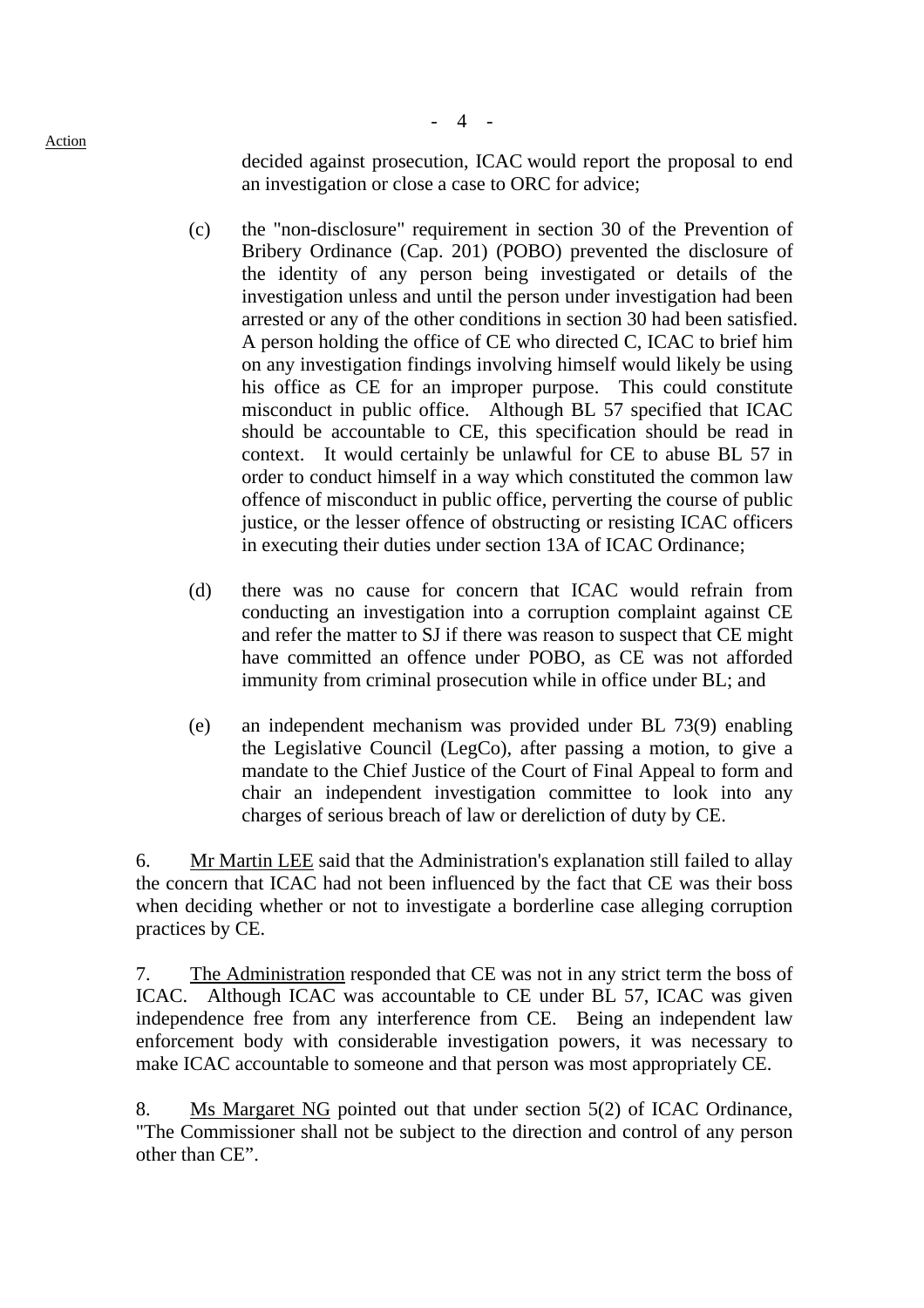Action

9. Senior Assistant Legal Adviser 2 (SALA2) also advised that under section 12(c) of ICAC Ordinance, "The Commissioner had the duty, on behalf of CE, to investigate any conduct of a prescribed officer which, in the opinion of the Commissioner is connected with or conducive to corrupt practices and report thereon to CE".

10. The Chairman expressed concern that section 30 of POBO might not prohibit C, ICAC from disclosing to CE that CE was the subject of a corruption complaint and to which an investigation had not yet conducted. SALA2 advised that section 17 of the Official Secrets Ordinance (Cap. 521) (OSO) provided that a person who was or had been a public servant or government contractor committed an offence if he, without lawful authority, disclosed any information, document or other article to which section 17 applied and that was or had been in his possession by virtue of his position as such. Section  $17(2)(a)(iii)$  of OSO further provided that "This section applies to any information, document or other article the disclosure of which impedes the prevention or detection of offences or the apprehension or prosecution of suspected offenders".

- Admin 11. In the light of the above, the Administration was requested to provide a response in writing to the following issues -
	- (a) to consider the appropriateness of requiring ICAC to investigate any alleged offence of bribery of CE, having regard to the special position of CE under BL 57 and the ICAC Ordinance, particularly its sections  $5(2)$  and  $12(c)$ , and to the "non-disclosure" requirement in section 30 of POBO and section 17 of OSO;
	- (b) information on the conduct of investigation in respect of corruption complaints against heads of state in overseas jurisdictions which the Administration had previously studied in drafting the Bill; and
	- (c) how ICAC was held accountable to CE under BL 57, including the types of information provided to CE, at what stage and when.

12. The Research and Library Services Division of LegCo Secretariat was also requested to provide information on whether, and if so, which overseas jurisdiction(s) had a criminal investigation agency which was accountable to a head of state and how such overseas jurisdiction(s) addressed conflict of interest in the event that the head of state was the subject of a corruption complaint.

13. Mr Ronny TONG said that as ICAC was accountable to the office of CE and not the post holder, consideration could be given to having CE's duties temporarily assumed by a principal official in the order stipulated in BL 53 should CE become the subject of a corruption complaint under investigation by ICAC. The Administration and SALA2 were asked to provide their respective response to Mr TONG's suggestion in writing.

LegCo **Secretariat** 

Admin / SALA2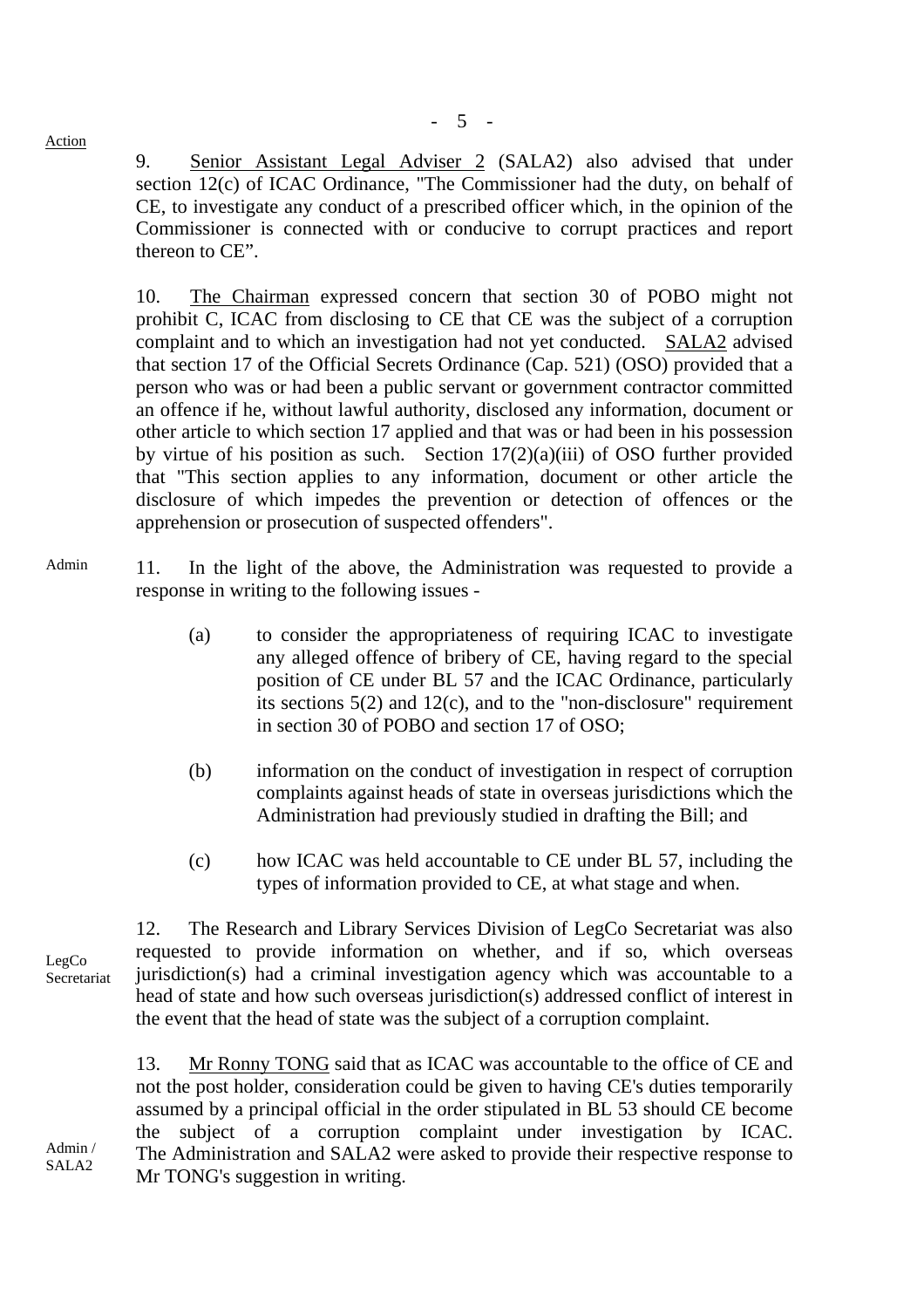# **III. Date of next meeting**

14. Members agreed to hold the next meeting on 8 April 2008 at 4:30 pm.

(*Post-meeting note*: At the request of the Administration and with the concurrence of the Chairman, the next meeting was re-scheduled to 15 April 2008 at 4:30 pm.)

15. There being no other business, the meeting ended at 10:15 am.

Council Business Division 2 Legislative Council Secretariat 11 April 2008

#### Action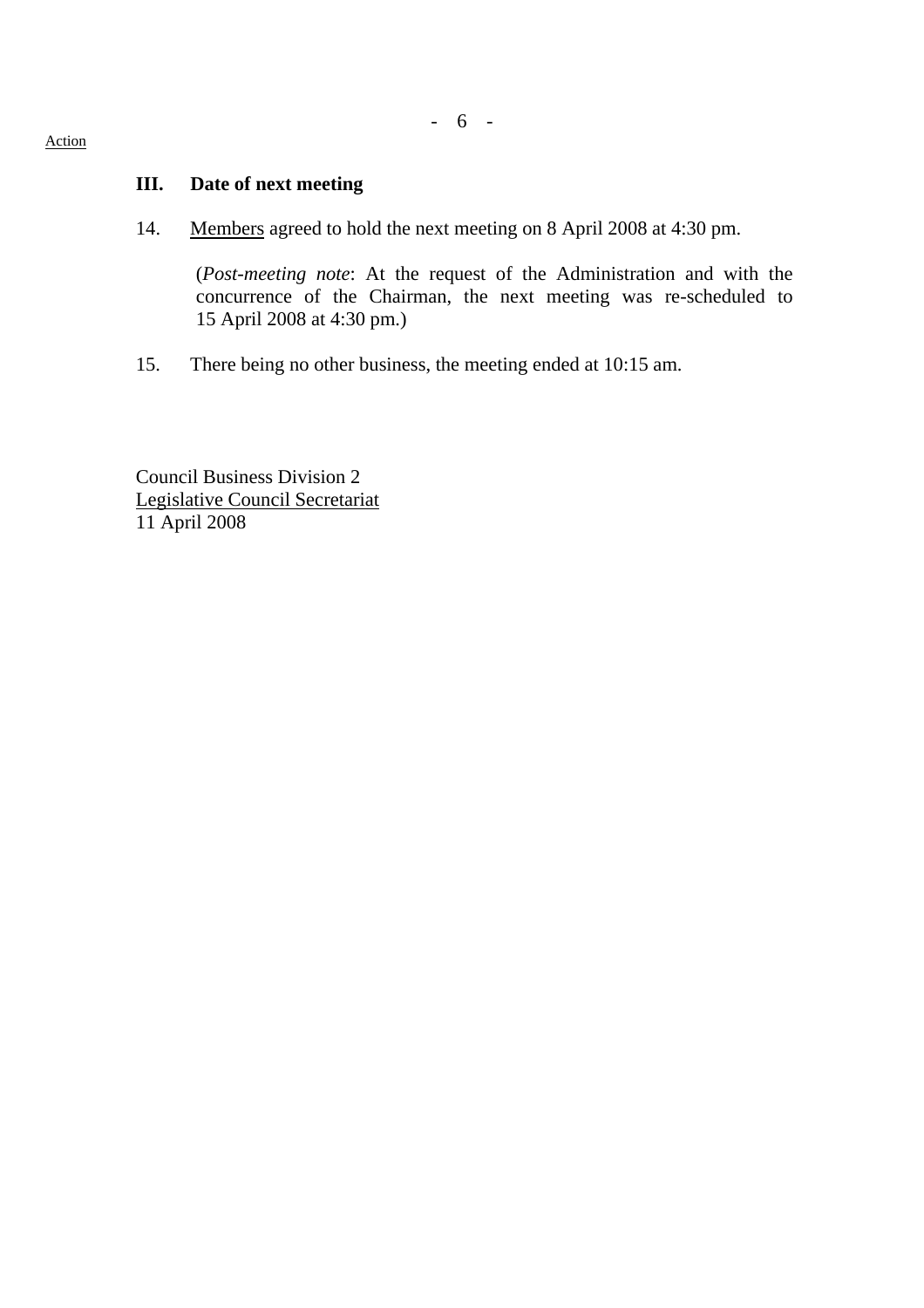# **Proceedings of the sixth meeting of the Bills Committee on Prevention of Bribery (Amendment) Bill 2007 on Wednesday, 19 March 2008, at 8:30 am in the Chamber of the Legislative Council Building**

| Time marker       | <b>Speaker</b>                                                       | <b>Subject</b>                                                                                                                                                                                                                                                                                                                                                                                                                                                                                                                                                                                                                                                                                                                                | <b>Action</b><br>required                                                               |
|-------------------|----------------------------------------------------------------------|-----------------------------------------------------------------------------------------------------------------------------------------------------------------------------------------------------------------------------------------------------------------------------------------------------------------------------------------------------------------------------------------------------------------------------------------------------------------------------------------------------------------------------------------------------------------------------------------------------------------------------------------------------------------------------------------------------------------------------------------------|-----------------------------------------------------------------------------------------|
| $000000 - 000657$ | Chairman                                                             | Opening remarks                                                                                                                                                                                                                                                                                                                                                                                                                                                                                                                                                                                                                                                                                                                               |                                                                                         |
| 000658 - 000844   | Mr Martin LEE<br>Chairman                                            | Minutes of meeting on 29 February 2008                                                                                                                                                                                                                                                                                                                                                                                                                                                                                                                                                                                                                                                                                                        |                                                                                         |
| 000845 - 001756   | Chairman<br>Admin                                                    | Administration's response to the submission from the<br>Law Society of Hong Kong [LC Paper No.<br>$CB(2)1378/07-08(01)]$                                                                                                                                                                                                                                                                                                                                                                                                                                                                                                                                                                                                                      |                                                                                         |
| 001757 - 002846   | Mr Martin LEE<br>Admin<br>SALA <sub>2</sub>                          | Mr Martin LEE shared the Law Society of Hong<br>Kong's view that the Independent Commission<br>Against Corruption (ICAC) was not an appropriate<br>authority to investigate any corruption allegation<br>against the Chief Executive (CE), given that ICAC<br>was accountable to CE under Article 57 of the Basic<br>Law $(BL)$                                                                                                                                                                                                                                                                                                                                                                                                               |                                                                                         |
| 002847 - 004034   | Ms Emily LAU<br>Clerk<br>Admin                                       | Ms Emily LAU echoed Mr Martin LEE's concern                                                                                                                                                                                                                                                                                                                                                                                                                                                                                                                                                                                                                                                                                                   |                                                                                         |
| 004035 - 004642   | Chairman<br>Ms Margaret NG<br>Admin<br>Ms Emily LAU                  | The Administration was requested to provide a<br>response in writing to the following issues -<br>to consider the appropriateness of requiring<br>(a)<br>ICAC to investigate any alleged offence of<br>bribery of CE, having regard to the special<br>position of CE under BL 57 and the ICAC<br>Ordinance, particularly its sections 5(2) and<br>"non-disclosure"<br>$12(c)$ ,<br>and<br>to<br>the<br>requirement in section 30 of POBO and<br>section 17 of Official Secrets Ordinance<br>(Cap. 521) (OSO); and<br>information on the conduct of investigation<br>(b)<br>in respect of corruption complaints against<br>heads of state in overseas jurisdictions<br>which the Administration had previously<br>studied in drafting the Bill | ✓<br>(Admin to<br>provide a<br>written<br>response)                                     |
| $004643 - 005550$ | Dr YEUNG Sum<br>Mrs Anson CHAN<br>Admin<br>Chairman<br>Mr Martin LEE | Dr YEUNG Sum and Mrs Anson CHAN shared the<br>concern that there would be conflict of interest for<br>ICAC to investigate any alleged offence of bribery<br>of CE                                                                                                                                                                                                                                                                                                                                                                                                                                                                                                                                                                             |                                                                                         |
| 005551 - 010550   | Mr Ronny TONG<br>SALA <sub>2</sub><br>Admin                          | The Administration and SALA2 were requested to<br>provide their respective response to Mr Ronny<br>TONG's suggestion as to whether consideration<br>could be given to having CE's duties temporarily<br>assumed by a principal official in the order stipulated<br>in BL 53 should CE become the subject of a<br>corruption complaint under investigation by ICAC                                                                                                                                                                                                                                                                                                                                                                             | (Admin and<br>SALA <sub>2</sub> to<br>provide a<br>written<br>response<br>respectively) |